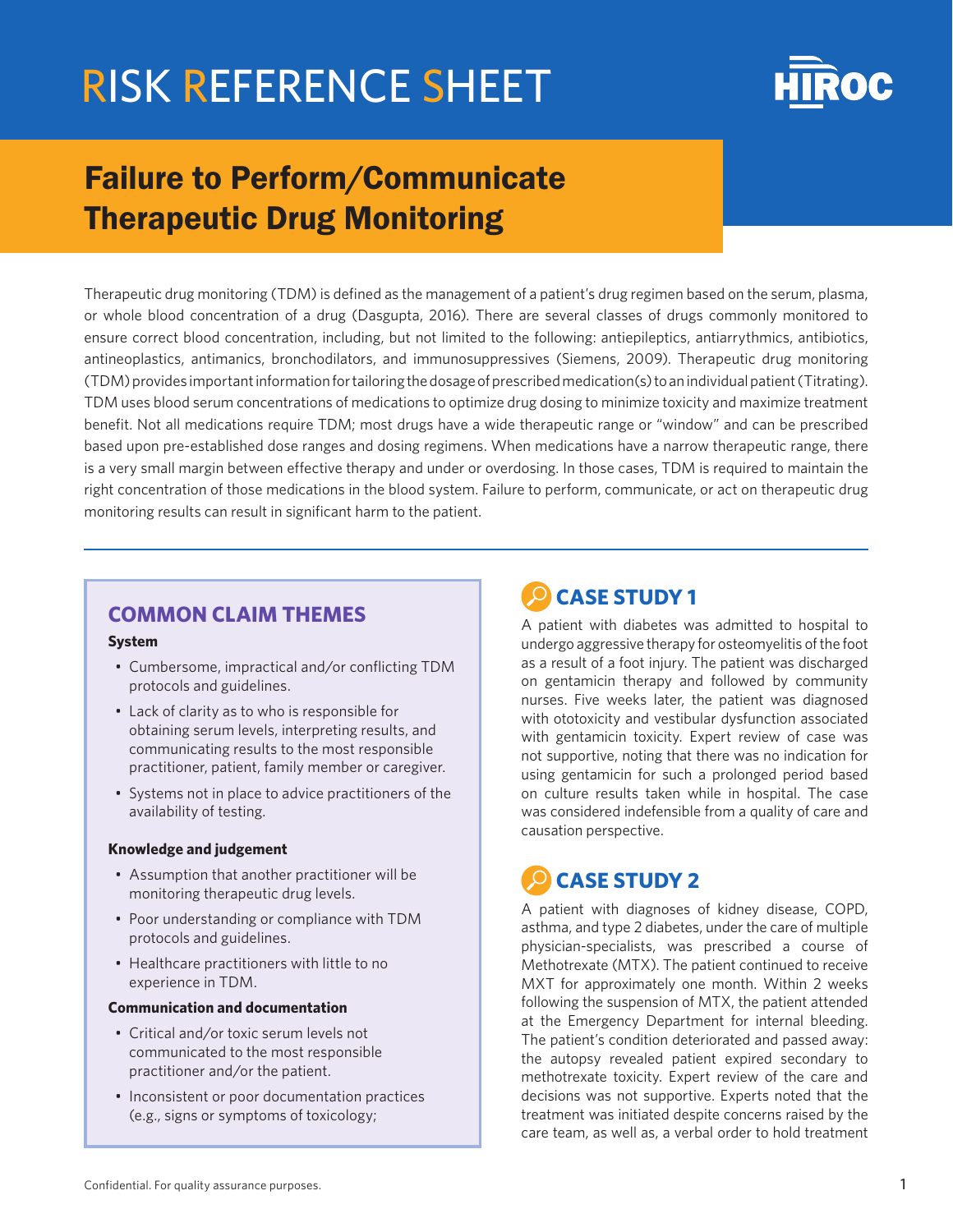

### Failure to Perform/Communicate Therapeutic Drug Monitoring

communication of test results to the most responsible practitioner, patient, family member, caregiver education, etc.); particularly with charting by exception.

- Inconsistent or poor patient, family member, or caregiver education and instructions regarding signs or symptoms of toxicity and requirements for blood work.
- Communication gaps between nursing, lab, and clinical pharmacists related to the relay of or acting on TDM results during hospital stay and prior to discharge.
- Communication gaps with community providers related to the provision of results received after the patient has left the hospital.
- Discharge planning that lacks fulsome education for patients, family member, or caregiver and referral for continued TDM in the community.

by the primary care physician, both of which failed to be documented in the medical chart. During this period, symptoms consistent with MXT toxicity were observed, including skin ulcers, generalized erythema, facial edema, and gait issues. However, these symptoms were not communicated to the treating physician directly, despite requests to do so by multiple family members. Patient complexity, competing physician orders, poor charting practices, and lack of patient and family-centred care contributed to a delay in acting on patient symptoms.

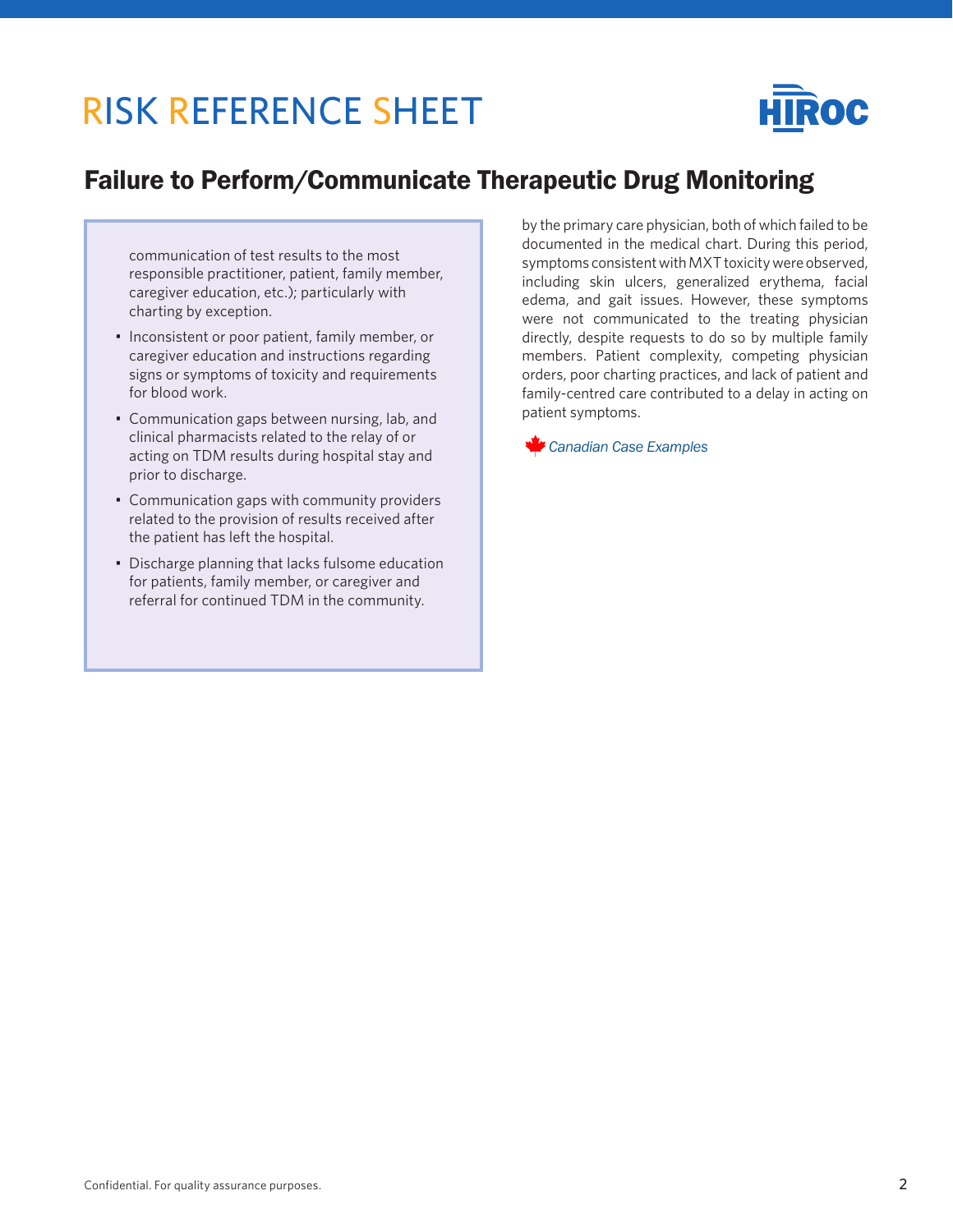

### Failure to Perform/Communicate Therapeutic Drug Monitoring



#### **Reliable Care Processes**

- Implement a standardized evidence based protocols or algorithms to guide decision making surrounding medications requiring TDM that consider (but not limited to):
	- o Therapeutic and toxic drug levels or ranges;
	- o Individual responsible for obtaining levels;
	- o Timing of blood samples;
	- o Escalation steps and time thresholds if the levels are not available at the time of next dose;
	- o Escalation steps and time thresholds if the levels are abnormal, critical, or toxic;
	- o The need to ask if the patient is experiencing side effects that could be early indicators of toxicity.
- Leverage technology where possible to assist with prevention (e.g., decrease omission errors) from a system level. When purchasing or updating electronic systems, consider clinical decision supports and embedded algorithms to order lab tests and instruct users on how to promptly respond to or act on critical levels.
- Adopt a standardized nomogram for monitoring TDM levels.
- Adopt best practices for the communication of critical test results to the most responsible practitioner, including alternative contacts for critical results.
- Adopt a standardized process to ensure TDM requirements are included in discharge orders, including (but not limited to) therapeutic and toxic levels and the need for stringent compliance with obtaining and communicating TDM levels to the most responsible practitioner.

#### **Patient and Family-Centred Care**

- Ensure that bloodwork is prescheduled (and that the patient is able to go to the appointments or have in-home bloodwork arranged) for patients transitioning from hospital to home.
- As part of the discharge planning, ensure the patient, family member, or caregiver understand:
	- o Their role in TDM;
	- o The importance of the required bloodwork.
- Educate patients and family regarding signs or symptoms of toxicology, the need to report changes, or untoward symptoms immediately to the most responsible practitioner.

#### **Documentation**

*Strategies for healthcare practitioners*

- Ensure complete and timely documentation (including date and time):
	- o When blood is drawn;
	- o Upon delivery and receipt of TDM levels;
	- o When communicating results to the most responsible practitioner including the name of the practitioner contacted and any resulting actions taken with respect to the information provided;
	- o If lab results are pending and how these will be relayed to the most responsible practitioner in the community;
	- o Of education or training provided to the patient or family (e.g., the need for strict adherence and compliance with TDM surveillance protocol);
	- o Signs or symptoms of toxicology and the communication of such to the most responsible practitioner.

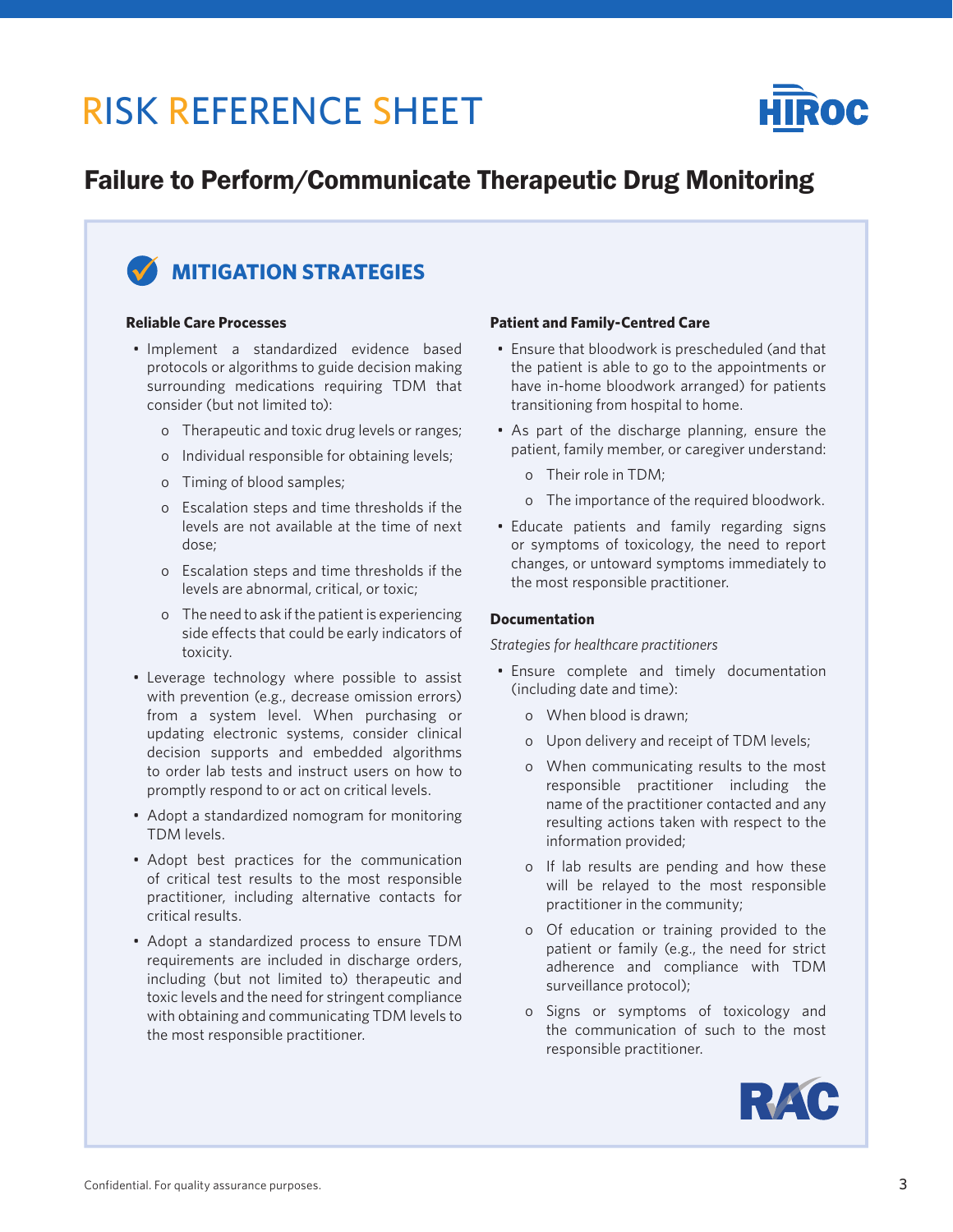

### Failure to Perform/Communicate Therapeutic Drug Monitoring

#### **Education**

• Implement formal multifaceted and targeted safety strategies to support and enhance TMD monitoring requirements (e.g., therapeutic and toxic levels, signs or symptoms of toxicity, risk factors impacting metabolism, and clearance of the need for stringent compliance with obtaining and communicating TDM levels to the most responsible practitioner).

#### **Monitoring and Measurement**

• Implement formal strategies to monitor and measure the effectiveness and efficiency of, and interdisciplinary adherence to TMD guidelines and protocols, including:

- o Adoption of formal quality measure and indicators;
- o Sharing of learnings from TMD harm incidents (e.g., learnings from chart audits or trigger tools, incident reports, team debriefs, critical incident, quality of care or quality improvement committee reviews, medical legal claims, and coroner reports or recommendations).